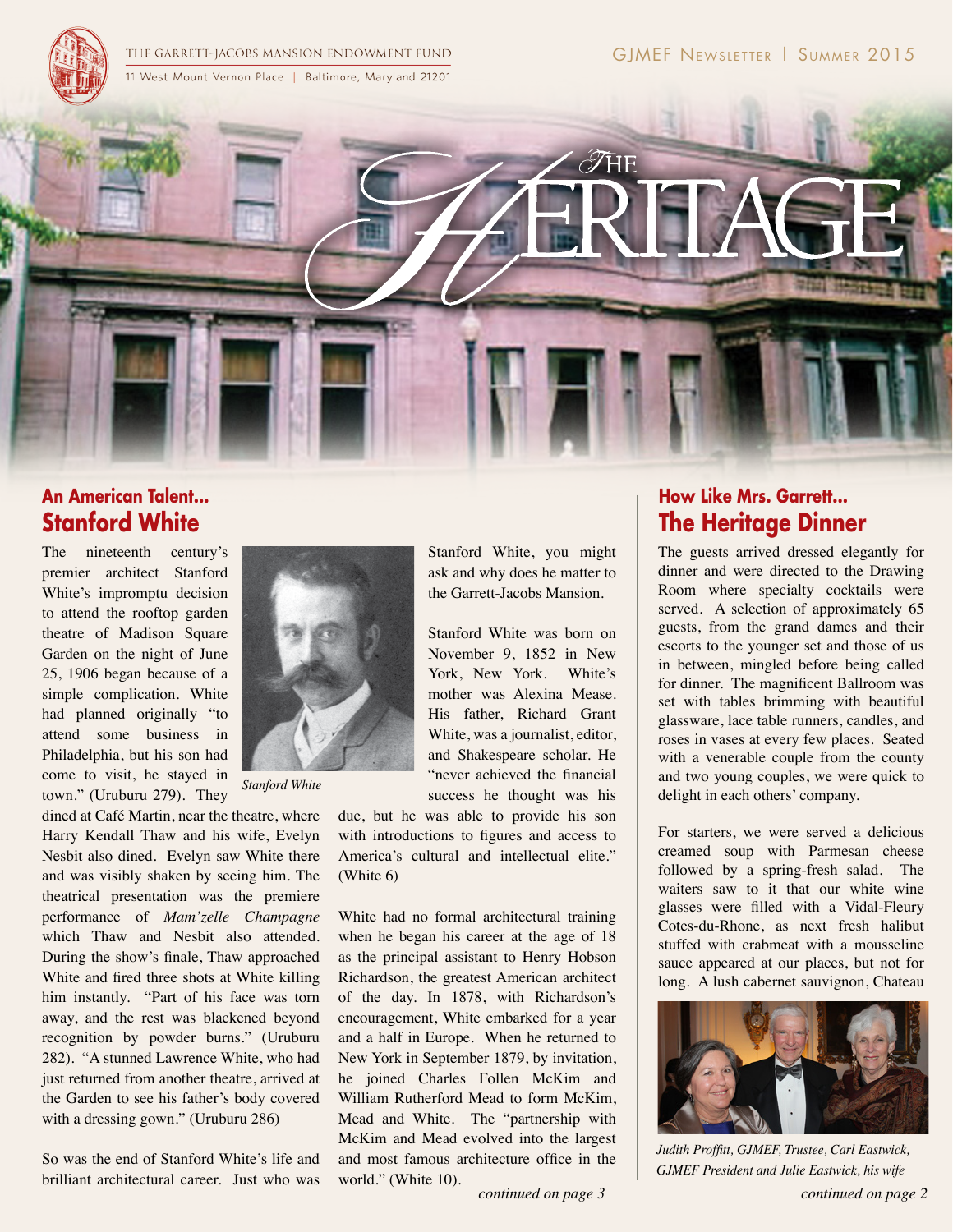

**THE GARRETT-JACOBS MANSION ENDOWMENT FUND** 

### **Board of Trustees**

The Garrett-Jacobs Mansion 11 West Mount Vernon Place Baltimore, Maryland 21201-5190 410-539-6914

www.garrettjacobsmansion.org

Mr. Carl Eastwick, *President* Mr. Frank Dittenhafer, *Vice President* Mr. Douglas F. Suess, *Treasurer* Dr. Kathleen Waters Sander, *Secretary* Mr. Robert W. Crosby Mr. Michael Dick Mr. James A. Durkay Mr. David H. Gleason Mr. Johns W. Hopkins, Jr. Ms. Lisa Keir Mr. Robert F. Leach Mr. J. William Middelton Ms. Judith Proffitt Mr. Bruce T. Votta Mr. John Carroll Weiss, III

Heritage Editor: Jo Anne Sabas

*"Heritage" is distributed to members and friends of The Garrett-Jacobs Mansion Endowment on a quarterly basis.*

### **Advisory Board**

James Abbott Jeffrey Buchheit The Honorable John Carroll Byrnes J. Joseph Clarke, Jr. James D. Dilts Charles B. Duff Elaine Eff James Garrett Eva Higgins Lance Humphries Henry Johnson Lisa Keir Cindy Kelly Leslie King-Hammond Zippy Larson Bernadette Low, PhD Jane McConnell Travers Nelson Walter Schamu Andrew Van Styn Gary Vikan Courtney B. Wilson

# **MISSION STATEMENT**

The mission of the Garrett-Jacobs Mansion Endowment Fund is to preserve and restore the Mansion as a National Historic Landmark and to share the history, architectural and civic legacy of the Mansion for the benefit and education of the public.

# **New GJMEF Trustee... Robert W. Crosby, P.E.**

*"I first became interested in the Mansion while attending meetings there as one of the engineering societies' members. It's an impressive gem of a* 



*building. It was one of Robert W. Crosby, P.E.*

*the reasons that I joined the Engineers Club as a way to support keeping it the gem that it is. Having the opportunity to serve as a trustee is one more way that I can help ensure Baltimore doesn't lose this treasure."*

Robert W. Crosby, P.E. is Manager, Asset Records Management at Baltimore Gas & Electric Company where he is responsible for the timely updating and accuracy of the distribution system maps and associated records. He has 25 years' experience with BGE after having spent the prior 11 years with First Energy in Ohio. Prior to his current position, he has held leadership roles in the areas of system design, major accounts management, and energy conservation programs. Bob has a Bachelor's Degree in Mechanical Engineering from North Carolina State University, and an MBA from The Johns Hopkins University. He is a registered professional engineer in Maryland and Ohio and has been a member of The Engineers Club since 2000. He is active in the American Society of Heating, Refrigerating, and Air Conditioning Engineers (ASHRAE), having served on several society-level committees and councils as well as the International Society's Board of Directors (1986-1989). He remains active in the Baltimore Chapter of ASHRAE also. Bob serves currently on the Board of Directors of Leadership Anne Arundel and Ready Chesapeake, a nonprofit organization focused on promoting continuity planning for local businesses. Bob and his wife have three children and reside in Howard County.

*"The Endowment Fund Board enthusiastically welcomes him and his talent."* Carl E. Eastwick, new GJMEF President

## **The Heritage Dinner** *from page 1*

Margaux was offered to accompany our main course, rosemary venison medallions with a Madeira sauce. My dinner companions and I thoroughly relished the leisurely dinner and enjoyed lively conversations as plates of petit fours and pistachio ice cream were brought around accompanied by coffee and tea. Men and ladies alike were invited into the Library for after dinner Madeiras, ports, and whiskeys and more convivial conversation.

As my car was brought around, I felt as though I was among the very interesting guests that Mrs. Garrett would have invited to one of her splendid and sought-after dinners.

*Thank you to Judith Proffitt, GJMEF Trustee who wrote this article.*

The Heritage Dinner with the Downton Abbey theme this April raised **\$7,600** for the Heritage Dinner Fund. The funds will be used for some suggested projects. They are reupholstering existing furnishings and some additional furniture for the Drawing Room, restoration of woodwork on the spiral staircase or Dining Room sconce restoration.

# **With good reason... The Golf Outing**



The ESB-GJMEF Joint Board of Directors' Golf Tournament is one of the most well-received tournaments year after year and with good reason. The Tournament offers two formats of play:

Best of Balls and Captain's Choice. Golfers receive a \$100 credit towards golf equipment and/or apparel in the Titleist-Footjoy Tent, a cookout lunch prior to tee-off, plenty of on-course refreshments, and perhaps a cocktail afterward followed by a surf and turf dinner, where golfers are served preferredtemperature steak right off the grill, enjoy peel-and-eat shrimp, a build-it-yourself baked potato bar, and ice cream for dessert. See back page for contact information.  $\blacksquare$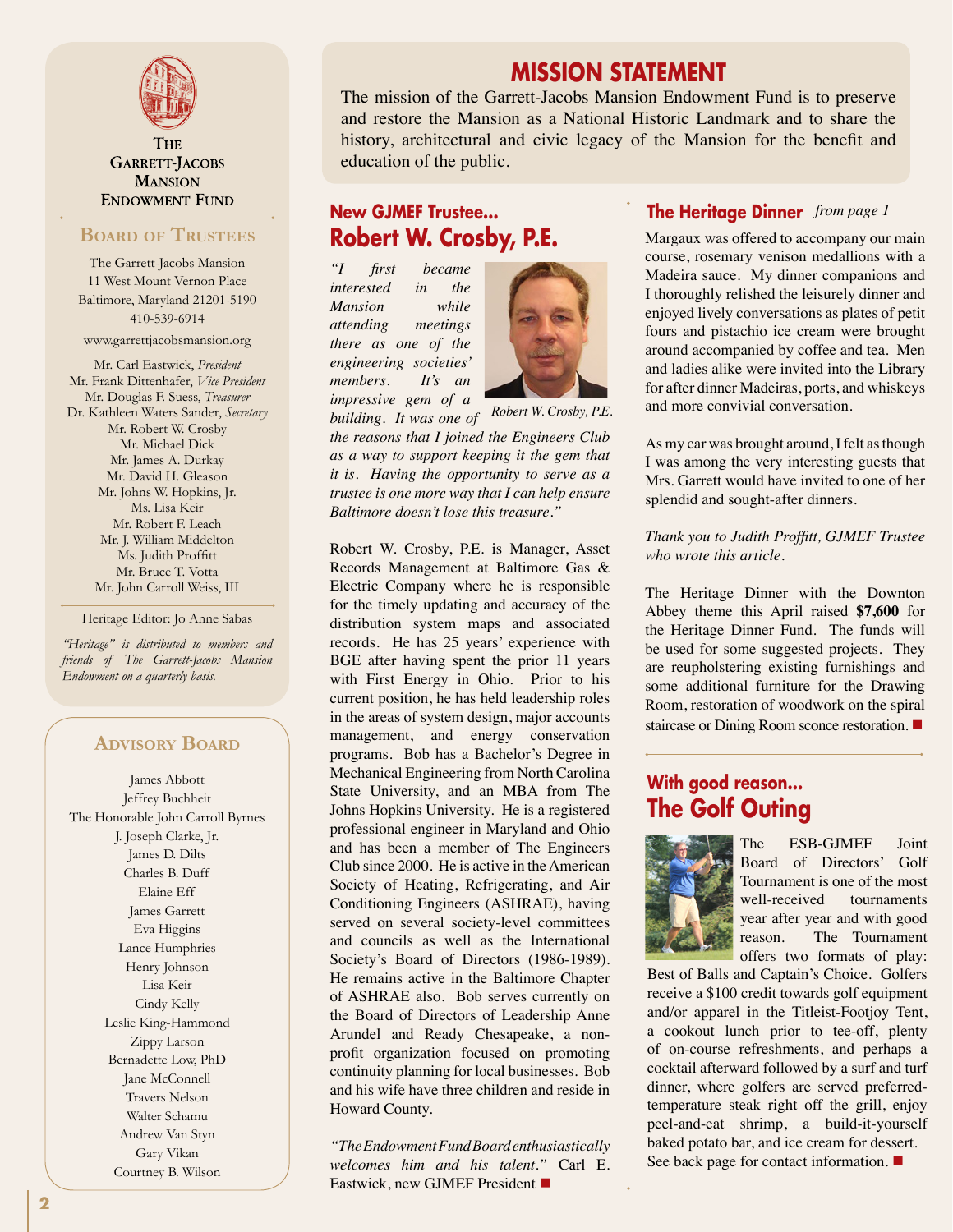### *Stanford White from page 1*

In 1884, White married twenty-two yearold Bessie Spring Smith who hailed from a socially-prominent Long Island family. A son, Lawrence Grant White was born in 1887.

Stanford White designed a long series of houses for the rich and numerous public, institutional, and religious buildings. He is known for designing Madison Square Garden II



and Washington Square Arch. He designed and decorated the mansions for the Astors, Vanderbilts, and other high-society families. "He radiated confidence, delivered solutions that were ingenious and beautiful, and possessed a boundless imagination." (White 112) Mead would later say "White could draw like a house on fire." (White 8)



Stanford White was one of the "Court Architects" of his day. (Dehler 1) In 1884, Mr. and Mrs. Robert Garrett bought the town house next to their home at 11 West Mount Vernon Place. They engaged Stanford

White, who was well known in Baltimore, to combine them. "Mrs. Garrettt may have had unerring social instincts, but she was less sure of herself in the role of client. The design took years to construct and entailed numerous changes for which Mrs. Garrett was not always willing to pay." (White 164)

"The interiors reflected a wide range of styles. Within a few steps of the front door, visitors were transported from the mosaics of Pompeii past the baronial halls of Tudor England to the helical staircase of Blois. Mrs. Garrett could survey the entry hall from her lookout on the second floor, concealed behind a decorative wooden screen patterned on Moroccan *mashrabia*." (White 164). The spiral staircase which winds to the third floor with its elliptical view of the large Tiffany

stained glass window dome is one of White's masterpieces. "The grand staircase was outfitted by Herter Brothers of New York with the addition of several Tiffany stain-glass windows." (Heimiller 4)

"McKim, Mead & White sent a final bill in March 1887, but in the early 1890s Mrs. Garrett developed a second wind. Her focus was on the double-height entry hall." (White 166) "By 1905 White may have been too busy for another renovation project, but there is a possibility that he and his former client had simply worn each other out." (White 170). John Russell Pope replaced him a year before his death; although, the reason is not known.

For all of Stanford White's architectural brilliance, there was a dark personal side to him. He was a serial seducer of teenage girls. Evelyn Nesbit was one of those teenage girls, though she was no ordinary girl. She was pretty, a cover girl model, and a dancer. Evelyn realized eventually that Stanford would never divorce his wife. Then came Harry Kendall Thaw, a wealthy man, who pursued her for four years, before they married in April, 1905. After Evelyn married Harry, he became obsessed and jealous of her relationship with White—wanting to know the sordid details. From accounts, Harry was beyond neurotic. This leads to Thaw's murder trial in 1907 and what became of the characters.



First up, Harry Kendall Thaw's first trial in 1907 ended with seven votes for guilty five for not guilty by reason of insanity---a hung jury. The second trial in

1908 moved faster. "Harry was acquitted by reason of insanity and sent to the Matteawan Asylum for the Criminally Insane in Fishkill, New York." (Uruburu 358) Harry escaped from the asylum to Canada and was brought back. He was released from the asylum in 1915. Harry died of a heart attack in 1947.

Next, Evelyn divorced Harry in 1915. "A year later she married her dance partner, Jack Clifford" (Uruburu 368) They divorced. She never married again. Evelyn Nesbit's life remained forever tainted and troubled because

of her relationships with White and Thaw and her own long problematic life. In 1954, she did sell her story to Twentieth Century-Fox. She was hired as a consultant for the film *"The Girl on the Red Velvet Swing"*



starring Ray Milland." (Uruburu 368) "She died in 1967 of natural causes" (Uruburu 371) She was 82 years old.

### **Works Cited:**

- Dehler, Katharine B. Our Heritage, Baltimore: Engineering Society for the Benefit of the Restoration Fund, 1993.
- Heimuller, Edward. report title unknown, Baltimore, date unknown.
- Uruburu, Paula. American Eve, New York: Riverhead Books, 2008
- White, Samuel G.; White, Elizabeth. Stanford White Architect. New York: Random House,  $2008.$

# **Calendar of Events**

**Thursday, September 10, 7:00-9:00 p.m.**

# **Unified Jazz Ensemble**



Featuring Victoria Vox who specializes in the ukulele and mouth trumpet. Tickets are \$15 on line through **unifiedjazz. com** or **\$20** at the door.

> **Friday, October 2, 7:30 p.m. Sunday, October 3, 3:00 p.m.**

**Baltimore Concert Opera**  *Giuseppe Verdi's Aida*



Tickets are \$27.50/\$38.50/\$49.50/\$60.50 /\$71.50. Members receive 10% off. See **baltimoreconcertopera.com** or e-mail J Bitner at **J**@ESB.org. ■